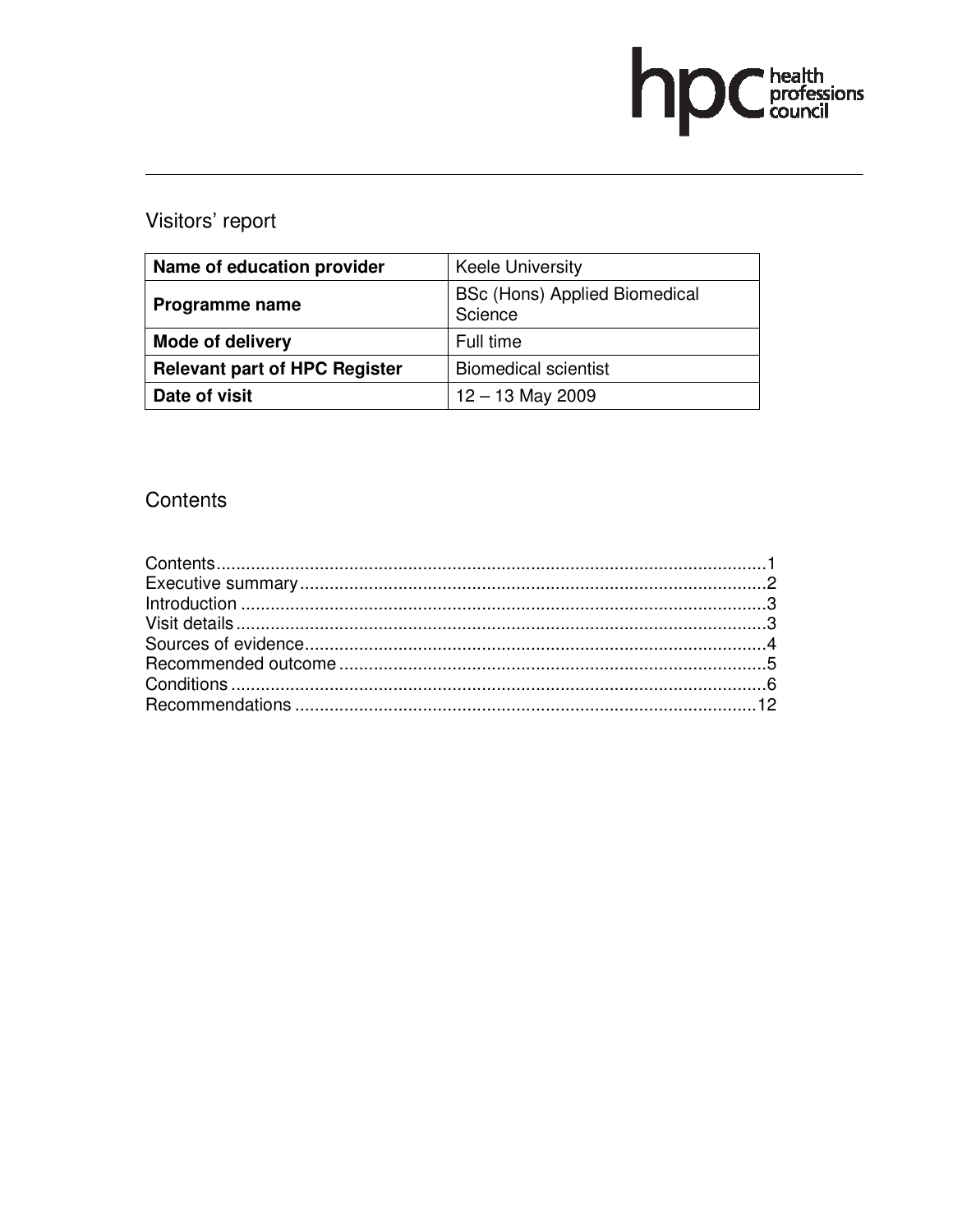#### Executive summary

The Health Professions Council (HPC) approve educational programmes in the UK which health professionals must complete before they can apply to be registered with us. The HPC is a health regulator and our main aim is to protect the public. The HPC currently regulates 13 professions. All of these professions have at least one professional title which is protected by law. This means that anyone using the title 'Biomedical scientist' must be registered with us. The HPC keep a register of health professionals who meet our standards for their training, professional skills, behaviour and health.

The visitors' report which follows outlines the recommended outcome made by the visitors on the approval of the programme. This recommended outcome was accepted by the Education and Training Committee (Committee) on 29 July 2009. At the Committee meeting on 29 July 2009 the programme was approved. This means that the education provider has met the condition(s) outlined in this report and that the programme meets our standards of education and training (SETs) and ensures that those who complete it meet our standards of proficiency (SOPs) for their part of the Register. The programme is now granted open ended approval, subject to satisfactory monitoring.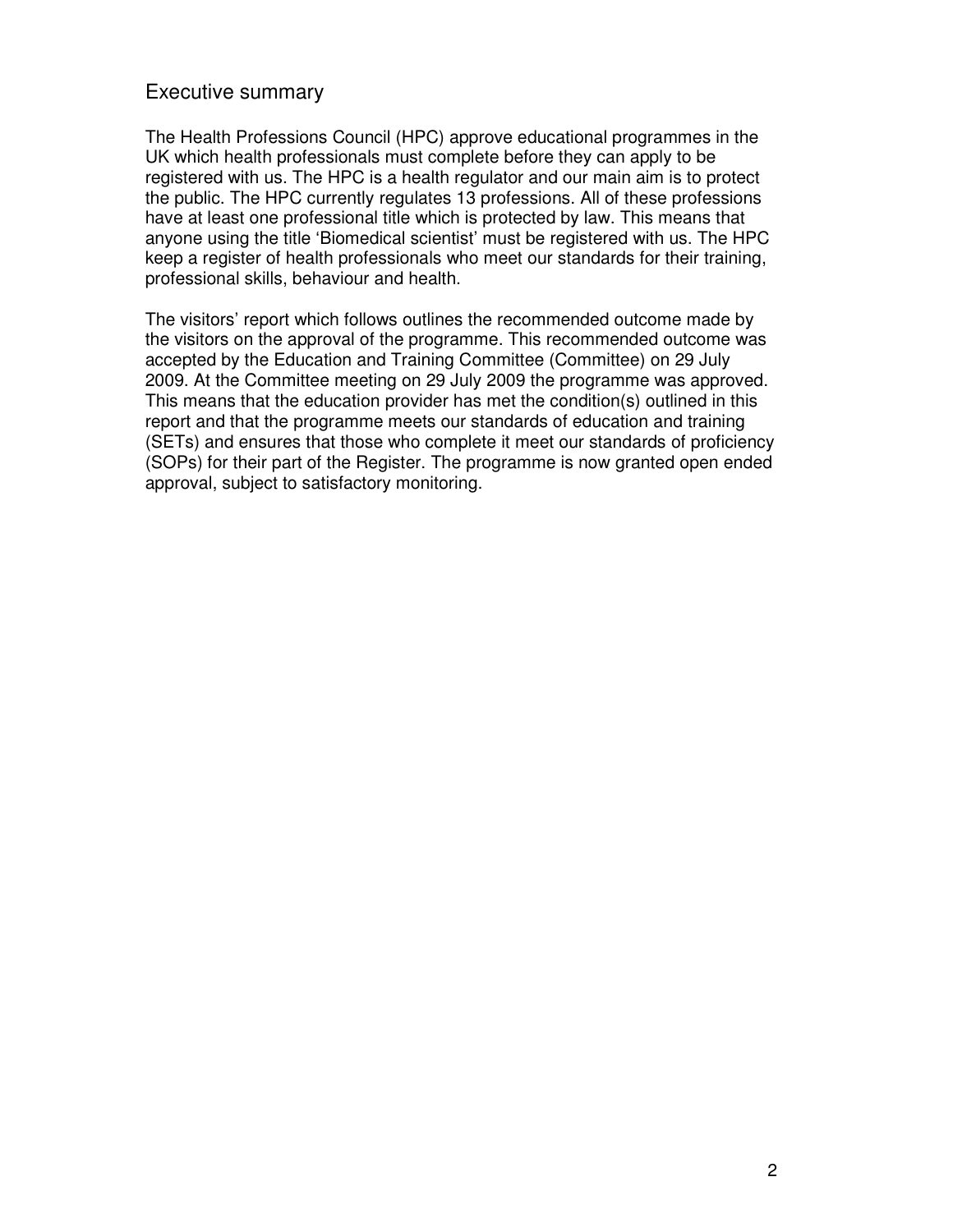#### Introduction

The HPC visited the programme at the education provider as it was a new programme which was seeking HPC approval for the first time. This visit assessed the programme against the standards of education and training (SETs) and considered whether those who complete the programme meet the standards of proficiency (SOPs) for their part of the Register.

This visit was part of a joint event with the professional body considering the accreditation of the programme. The education provider, the professional body and the HPC formed a joint panel, with an independent chair and secretary, supplied by the education provider. Whilst the joint panel participated in collaborative scrutiny of the programme and dialogue throughout the visit; this report covers the HPC's recommendations on the programme only. As an independent regulatory body, the HPC's recommended outcome is independent and impartial and based solely on the HPC's standards. A separate report, produced by the professional body outlines their decisions on the programme's status.

| Name of HPC visitors and profession          | Robert Munro (Biomedical Scientist)                             |
|----------------------------------------------|-----------------------------------------------------------------|
| HPC executive officer(s) (in attendance)     | <b>Brendon Edmonds</b>                                          |
| Proposed student numbers                     | 60 (Year 2)<br>$4 - 6$ (Year 2)                                 |
| Proposed start date of programme<br>approval | September 2009                                                  |
| Chair                                        | Stuart Egan (Keele University)                                  |
| Secretary                                    | Debbie Goodall (Keele University)                               |
| Members of the joint panel                   | Alan Wainwright (The Institute of<br><b>Biomedical Science)</b> |
|                                              | Nicky Fleming (The Institute of<br><b>Biomedical Science)</b>   |
|                                              | Jim Cunningham (The Institute of<br><b>Biomedical Science)</b>  |

#### Visit details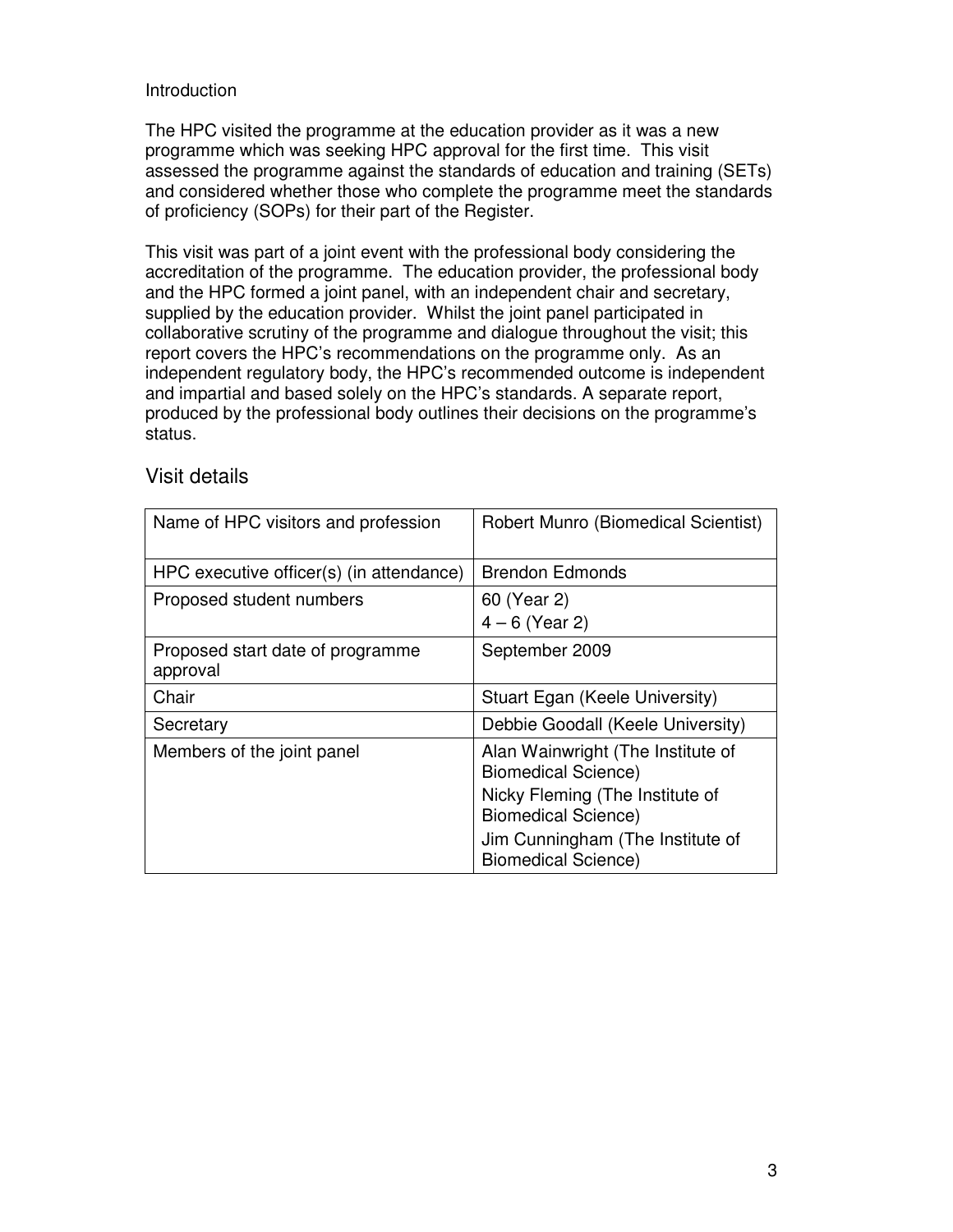### Sources of evidence

Prior to the visit the HPC reviewed the documentation detailed below, sent by the education provider:

|                                                                                             | Yes      | <b>No</b> | N/A |
|---------------------------------------------------------------------------------------------|----------|-----------|-----|
| Programme specification                                                                     | $\times$ |           |     |
| Descriptions of the modules                                                                 |          |           |     |
| Mapping document providing evidence of how the<br>education provider has met the SETs       |          |           |     |
| Mapping document providing evidence of how the<br>education provider has met the SOPs       | IХI      |           |     |
| Practice placement handbook                                                                 |          |           |     |
| Student handbook                                                                            |          |           |     |
| Curriculum vitae for relevant staff                                                         |          |           |     |
| External examiners' reports from the last two years                                         |          |           |     |
| <b>Supplementary Information (Employer Meeting</b><br>Minutes, Memorandum of Understanding) |          |           |     |

During the visit the HPC saw the following groups or facilities:

|                                                                                                  | Yes | No. | N/A |
|--------------------------------------------------------------------------------------------------|-----|-----|-----|
| Senior managers of the education provider with<br>responsibility for resources for the programme |     |     |     |
| Programme team                                                                                   |     |     |     |
| Placements providers and educators/mentors                                                       |     |     |     |
| <b>Students</b>                                                                                  |     |     |     |
| Learning resources                                                                               |     |     |     |
| Specialist teaching accommodation<br>(eg specialist laboratories and teaching rooms)             |     |     |     |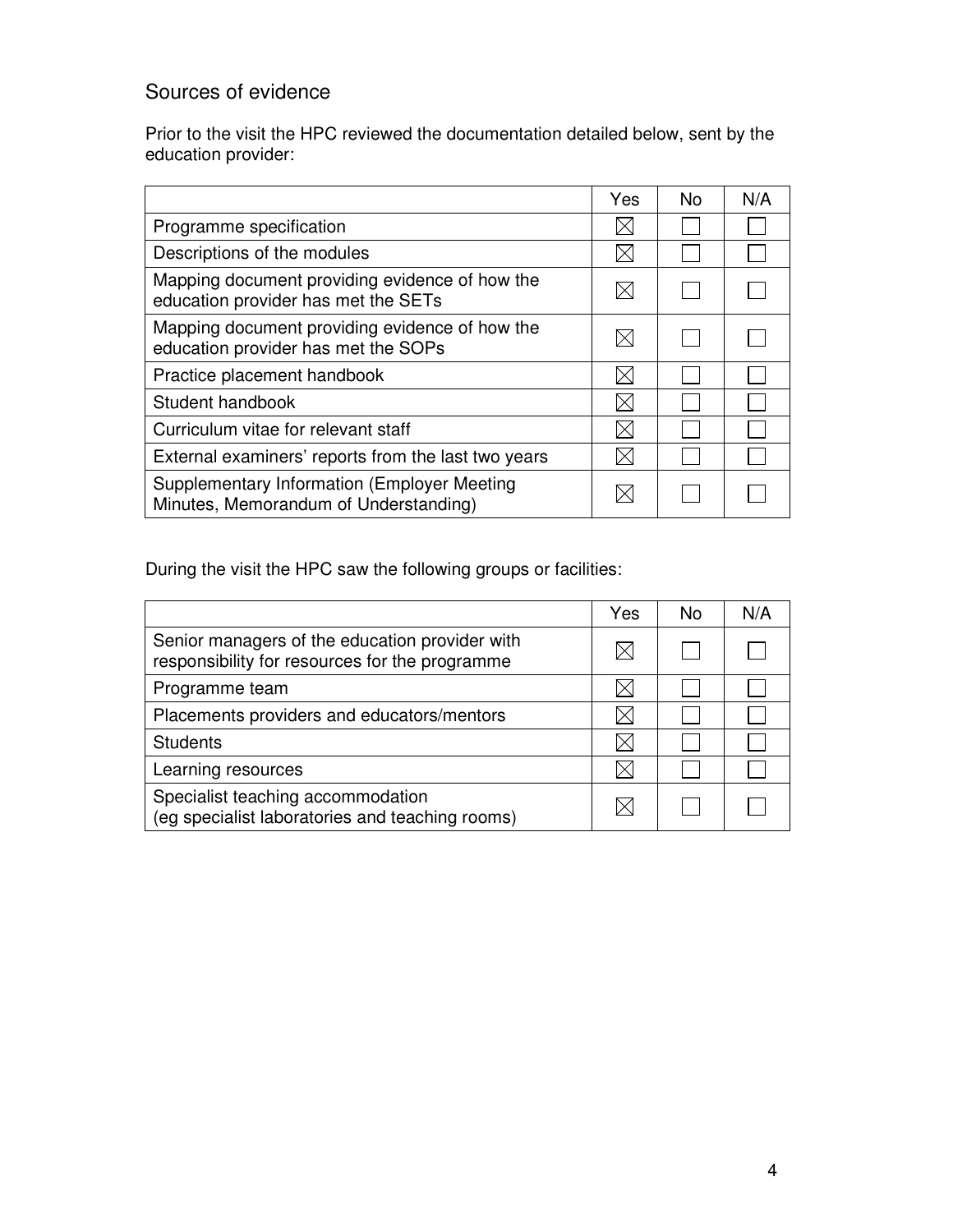#### Recommended outcome

To recommend a programme for approval, the visitors must be assured that the programme meets all of the standards of education and training (SETs) and that those who complete the programme meet our standards of proficiency (SOPs) for their part of the Register.

The visitors agreed to recommend to the Education and Training Committee that a number of conditions are set on the programme, all of which must be met before the programme can be approved.

The visitors agreed that 51 of the SETs have been met and that conditions should be set on the remaining 12 SETs.

Conditions are requirements that the education provider must meet before the programme can be recommended for approval. Conditions are set when certain standards of education and training have not been met or there is insufficient evidence of the standard being met.

The visitors have also made a number of recommendations for the programme.

Recommendations are observations on the programme or education provider which do not need to be met before the programme is recommended for approval. Recommendations are normally set to encourage further enhancements to the programme and are normally set when it is felt that the particular standard of education and training has been met at, or just above the threshold level.

The visitors did not make any commendations on the programme. Commendations are observations of innovative best practice by a programme or education provider.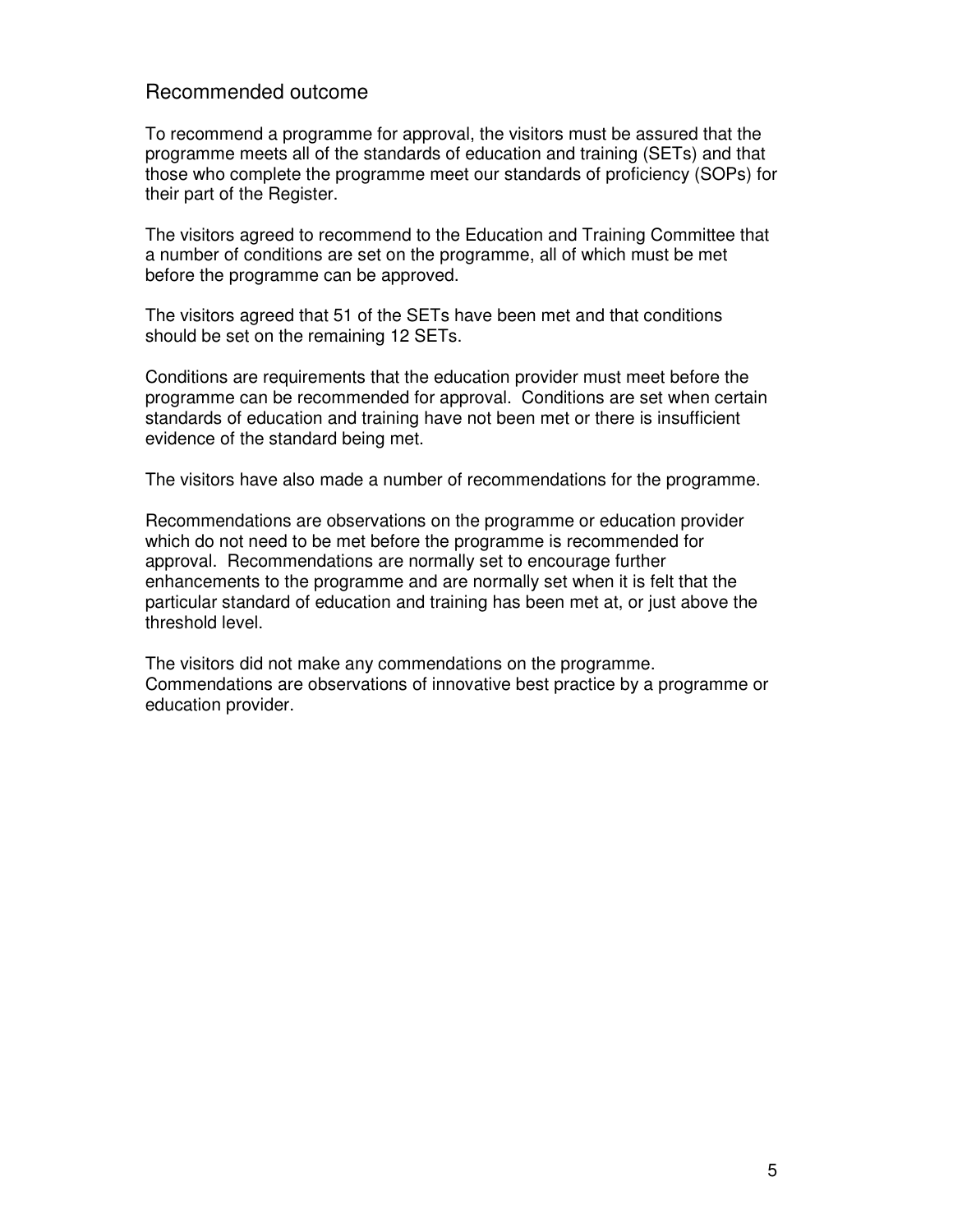#### **Conditions**

#### **2.1 The admission procedures must give both the applicant and the education provider the information they require to make an informed choice about whether to make or take up the offer of a place on a programme.**

**Condition:** The education provider must revisit all programme documentation (including publications and websites) to more clearly articulate the selection process for prospective students considering the Applied Biomedical Science (ABMS) pathway.

**Reason:** The programme documentation advises prospective students that the availability of the ABMS pathway is limited to placement availability and student selection to this pathway is conducted using a selection procedure during the first year of study. The ABMS Clinical Placement document provides further detail regarding the selection process and how placement availability is determined for the following year.

The visitor considered that this detailed information regarding student selection to the ABMS pathway was not provided to prospective students and therefore the visitor was not satisfied that an applicant could make an informed choice about whether to take up an offer of a place on the programme. The visitor therefore requires all the programme documentation available to prospective students to more clearly articulate the selection procedures for entry onto the ABMS pathway.

#### **2.2.1 The admission procedures must apply selection and entry criteria, including evidence of a good command of written and spoken English.**

**Condition:** The education provider must revisit the programme documentation to clearly articulate how the admissions procedures apply selection criteria to evidence a good command of written and spoken English for students applying to the programme.

**Reason:** The programme documentation details the entry requirements for students entering Keele where applicants are required to have a minimum GSCE grade C in English Language or the equivalent. However, the programme documentation did not specify how applicants, who applied on the basis of holding equivalent qualifications, would be assessed to ensure that they had a good command of written and spoken English.

The visitor requires all the programme documentation available to prospective students to clearly articulate the admission procedures in place for assessing whether or not a student has a good command of written and spoken English.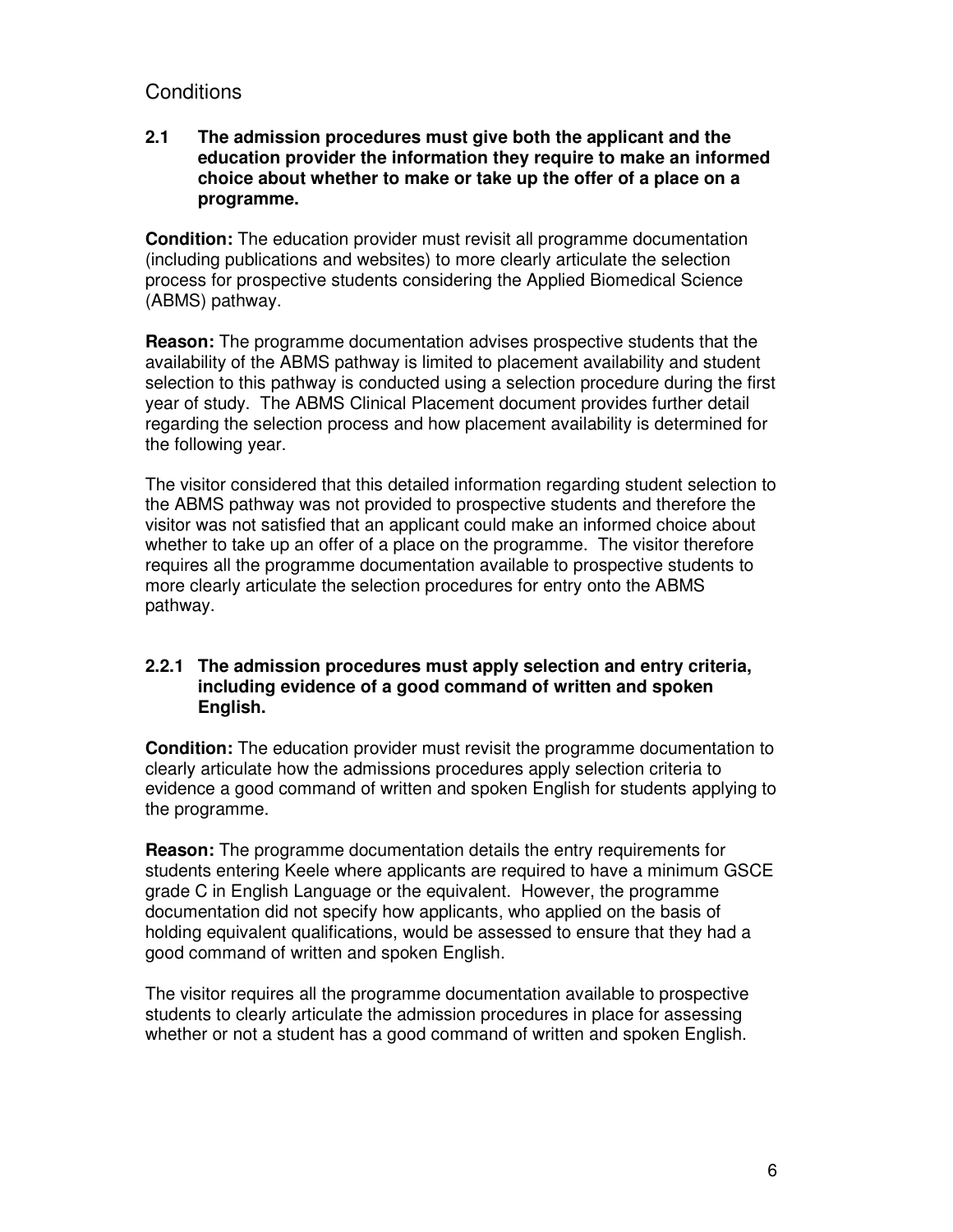#### **2.2.2 The admission procedures must apply selection and entry criteria, including criminal convictions checks.**

**Condition:** The education provider must implement formal procedures for conducting criminal convictions checks prior to students entering the ABMS pathway.

**Reason:** Through reviewing the programme documentation and from the various meetings held at the approvals visit, it was clear that the programme had no formal procedure for conducting criminal conviction checks prior to entry onto the ABMS pathway. Instead students were advised that this may be a requirement of certain placement providers and that the HPC set a criminal conviction check as a requirement for entry to the register.

The visitor requires the education provider to implement formal procedures for conducting criminal convictions checks that are carried out prior to a student entering the ABMS pathway. These procedures must include provisions to account for students that may have a criminal record and clear processes as to how this would be managed. Furthermore, the visitor also require that the programme documentation be updated to reflect the requirements for criminal convictions checks prior to entry onto the ABMS pathway. This is to ensure that prospective students are aware of this requirement prior to accepting a place on the programme.

#### **2.2.3 The admission procedures must apply selection and entry criteria, including compliance with any health requirements.**

**Condition:** The education provider must revisit the programme documentation to clearly articulate any health requirements that students will be required to comply with in order to complete the programme.

**Reason:** Through reviewing the documentation and from various meetings held at the approval visit, the visitor was clear that the programme had specific health requirements, including the requirement for vaccinations, which students needed to comply with.

However, the visitor was concerned that documentation made available to prospective students did not articulate the requirements for vaccinations and any other health requirements that are specific to the programme. The visitor therefore requires the education provider to revisit all the programme documentation (including publications and website) to ensure that the health requirements are clearly articulated.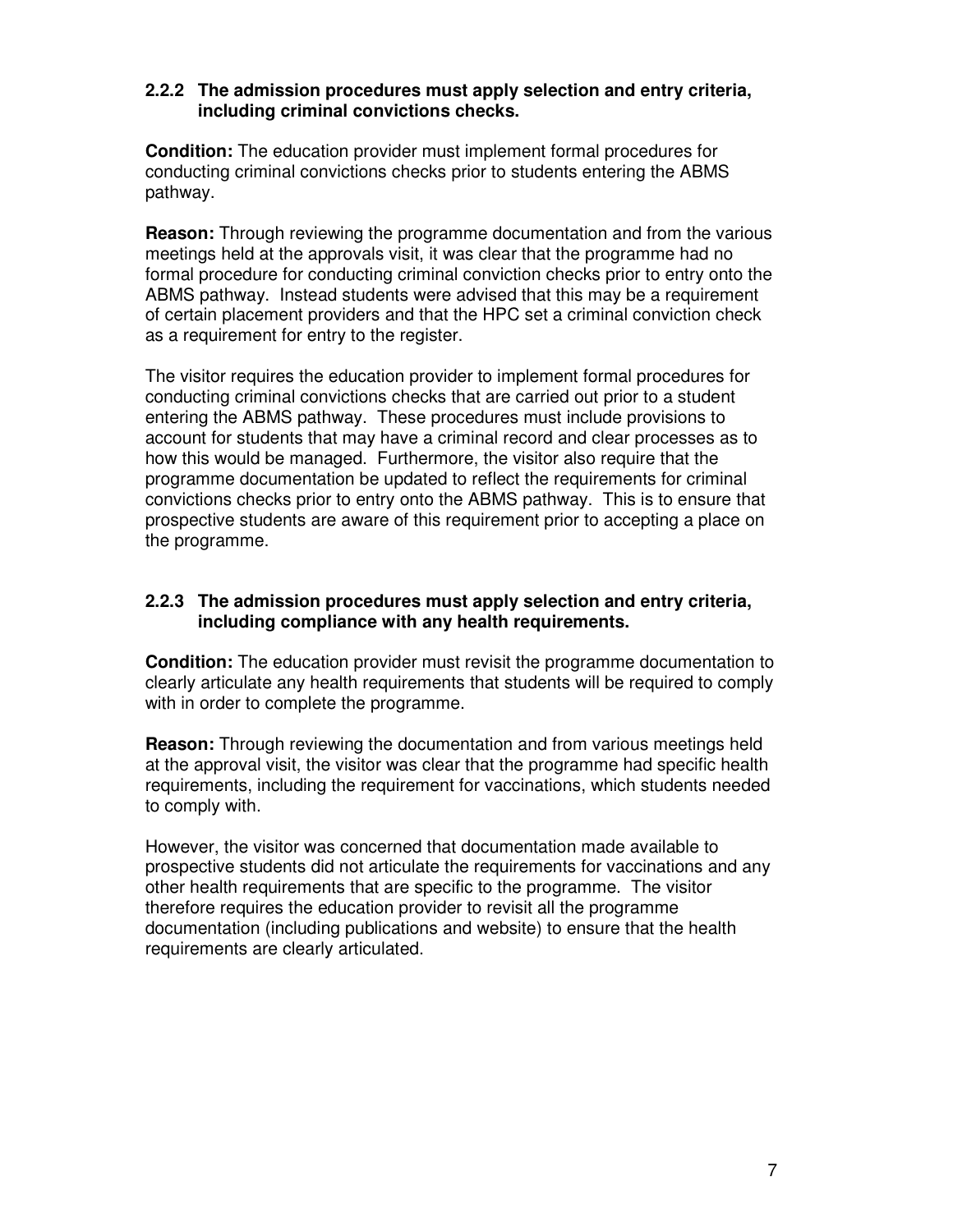#### **2.2.5 The admission procedures must apply selection and entry criteria, including accreditation of prior learning and other inclusion mechanisms.**

**Condition:** The education provider must ensure the accreditation of prior learning policies are clearly articulated within the admission procedures.

**Reason:** Through meeting with the programme team, the visitor noted that the programme did apply selection and entry criteria that specifically addressed the accreditation of prior learning and other inclusion mechanisms.

However, the visitor was not satisfied that the programme documentation articulated the policies and procedures that govern the accreditation of prior learning. Therefore, the visitor requires the education provider to revisit all the programme documentation to ensure that the accreditation of prior learning and other inclusion mechanisms are clearly communicated to students.

#### **3.2 The programme must be managed effectively.**

**Condition:** The education provider must clarify the systems used to ensure that placement components of the programme are managed effectively.

**Reason:** Following discussion with the programme team and practice placement educators, it was apparent to the visitor that the education provider was not taking ultimate responsibility for placements. In particular the visitor was concerned that the education provider had relied on IBMS accreditation of placements and that there was also a reliance on the West Midlands Network to ensure that the approval and monitoring of placements was being carried out.

The lack of formal auditing and monitoring (reflected in the conditions later in the report) meant that the visitor was not assured that placements were managed effectively. Systems, such as placement evaluations, audits, and partnership meetings, were either not in place or were not developed and managed by the education provider to monitor and enhance placement learning.

The visitor requires further evidence that the education provider does maintain overall responsibility for placement provision. Furthermore, the visitor also requires further evidence to be satisfied that appropriate procedures are in place to ensure that the approval, monitoring, training and assessment of placements and the placement experience are managed effectively.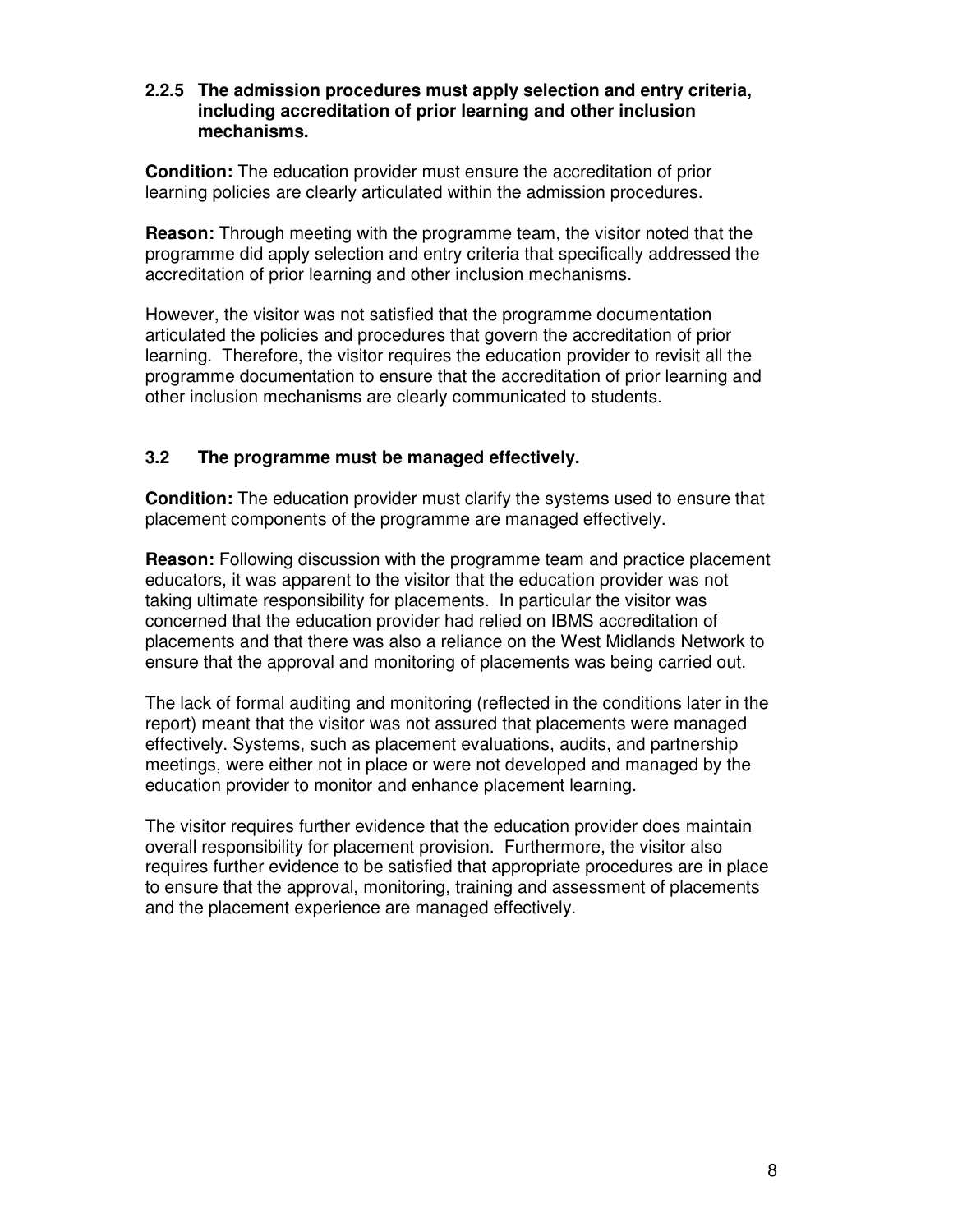#### **4.5 The delivery of the programme must assist autonomous and reflective thinking, and evidence-based practice.**

**Condition:** The education provider must revisit the module 'Applied Biomedical Science Placement' to ensure that this module must be passed in order for student to be eligible to receive the ABMS award.

**Reason:** The visitor noted in the programme documentation and through meetings with the programme team that it was proposed that students could potentially fail the module 'Applied Biomedical Science Placement' and still receive the ABMS award. The visitor noted that students were only required to pass the placement portfolio assessment set for this module in order to be eligible to receive the ABMS award.

The visitor was concerned that, in potentially failing the module, the student would not pass the reflective and research assessments, which link directly to the placement experience and to the placement module itself. The visitor felt that successful reflection on the placement experience and the completion of the research report was an important element in assisting autonomous, reflective thinking and evidence-based practice. Therefore the visitor requires the education provider to revisit the 'Applied Biomedical Science Placement' module and amend it to ensure that students pass this module in order to be eligible for the ABMS award.

#### **5.1 Practice placements must be integral to the programme.**

**Condition:** The education provider must revisit the programme design and documentation to articulate clearly that placements are integral to the programme.

**Reason:** The visitor noted in the programme documentation and through meetings with the programme team and practice placement educators that the integration of placement experience into the programme was not evident.

In particular, the visitor was concerned about the emphasis throughout the programme documentation that a student's opportunity to meet the relevant standards of proficiency was solely provided through the placement experience. Further to this, the visitor was also concerned that this placement experience was not sufficiently approved, monitored and managed by the education provider. The lack of formal auditing and monitoring (reflected in the conditions later in the report) meant that the visitor was not assured that placements were managed effectively. Systems, such as placement evaluations, audits, and partnership meetings, were either not in place or were not developed and managed by the education provider to monitor and enhance placement learning.

In reviewing the modules for the programme, the visitor could clearly identify many instances outside of the placement experience where students are required to demonstrate how they meet certain standards of proficiency. However, the over emphasis on the placement experience to meet the standards has not provided sufficient evidence to the visitor as to how the practice placement learning outcomes and progression are in line with the rest of the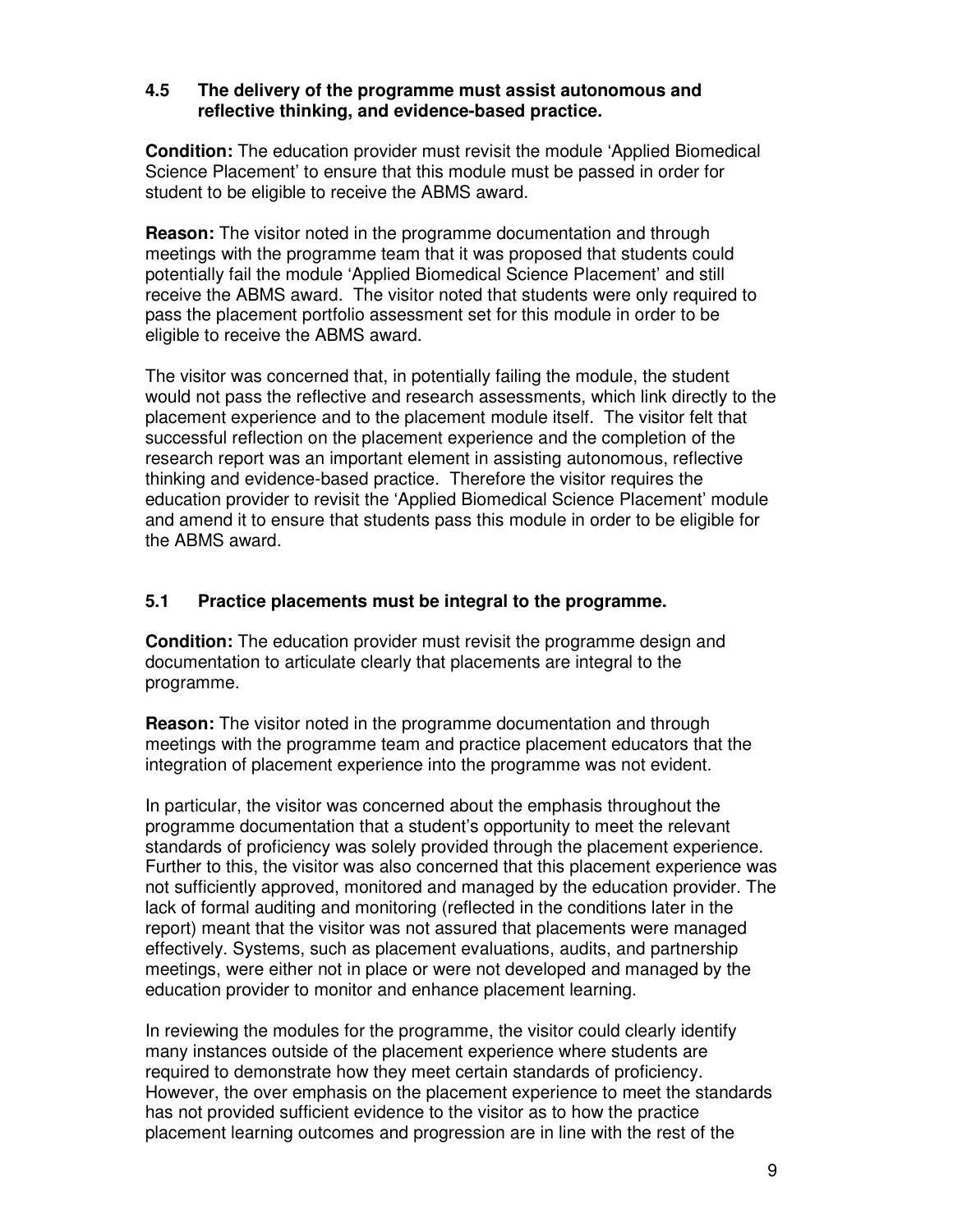programme. Furthermore, the documented placement structure does not demonstrate that the placement experience is integral to the programme, but rather that it is an additional element that is solely relied upon for students to demonstrate how they meet the standards of proficiency and that it is not sufficiently managed by the education provider.

The visitor requires further evidence from the education provider to be satisified that practice placements are indeed an integral part of the programme.

#### **5.3.1 The practice placement settings must provide a safe environment.**

**Condition:** The education provider must evidence the formal arrangements for ensuring that placement settings provide a safe environment, both initially and on an ongoing basis.

**Reason:** The visitor noted that the programme documentation did not clearly articulate the formal arrangements in place that ensure a safe environment within the practice setting. However, the visitor also noted that the Academic Placement Co-ordinator did conduct regular visits of placements to ensure that, amongst other things, a quality placement experience was being provided.

However, the visitor was unclear as to the formal procedures that were in place to ensure that placement settings were safe. Systems such as a formal audit tool, developed and implemented by the education provider, were not provided along with further documentation as to how these tools are used and fed back into the programme on an on-going basis. Therefore the visitor requires further documentation to evidence the formal arrangements in place that ensure that practice placement settings provide a safe environment, both initially at approval and also on an ongoing basis.

#### **5.6 The education provider must maintain a thorough and effective system for approving and monitoring all placements.**

**Condition:** The education provider must provide further evidence that a thorough and effective system is in place for the approving and monitoring of all placements.

**Reason:** The visitor noted through meeting with the programme team and the practice placement providers that an informal system of monitoring and approving placements was in place. Furthermore, it was also noted that this system was historically based on the IBMS accreditation of placements. However the visitor was not provided with any documentation that specifically addresses how these systems are operated, the relevant audit tools that may be used and how the system feeds back into the continual development of placements on the programme.

The visitor therefore requires further documentation to evidence that a formal system for approving and monitoring placements is in place across all placements and that this system is initiated and managed by the education provider.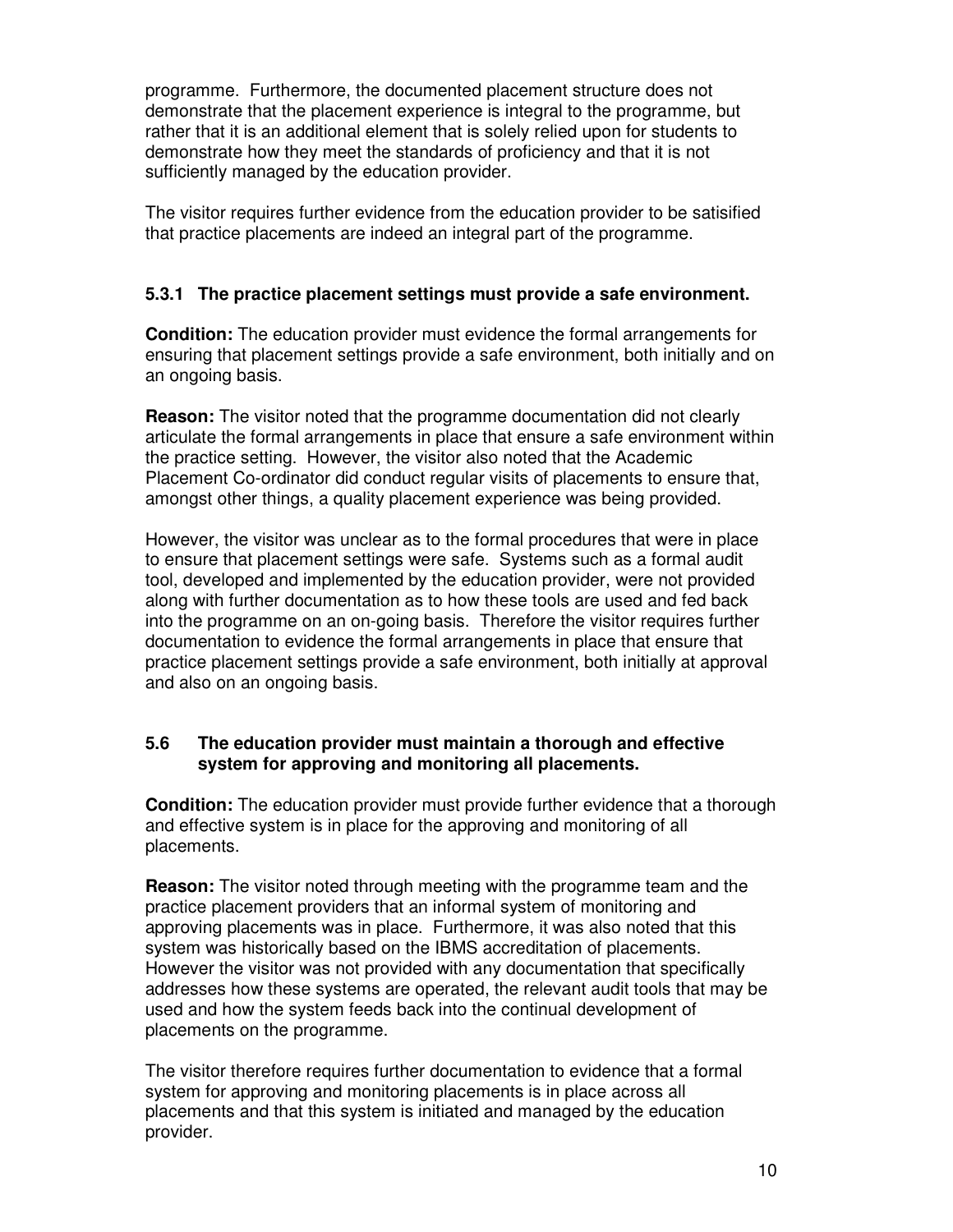#### **6.5 There must be effective mechanisms in place to assure appropriate standards in the assessment.**

**Condition:** The education provider must revisit the placement assessment portfolios to demonstrate that the education provider has effective mechanisms in place to assure appropriate standards in the assessment.

**Reason:** The visitor noted in meeting with programme team and through the programme documentation that the education provider relied on locally trained assessors to provide a final assessment of student practice placement portfolios. The visitor also noted that the education provider did not have any mechanisms in place to assure appropriate standards of this assessment and that this responsibility was currently deferred to the Institute of Biomedical Science (IBMS).

The visitor was concerned that, in deferring this responsibility to the IBMS, the education provider did not have effective mechanisms in place to assure appropriate standards for the assessment of the placement portfolio. Therefore the visitor requires further evidence that the education provider has developed effective mechanisms to be responsible for the assurance of appropriate standards of the placement portfolio assessment.

#### **6.7.5 Assessment regulations must clearly specify requirements for the appointment of at least one external examiner from the relevant part of the HPC Register unless other arrangements are agreed.**

**Condition:** The education provider must provide a CV of the current external examiner for the ABMS programme.

**Reason:** The visitor noted that the education provider had recently appointed a new external examiner to the ABMS programme, who was not from the relevant part of the HPC register.

The visitor requires the CV of the current external examiner to be assured that the appointment is appropriate to the programme and to meeting this SET.